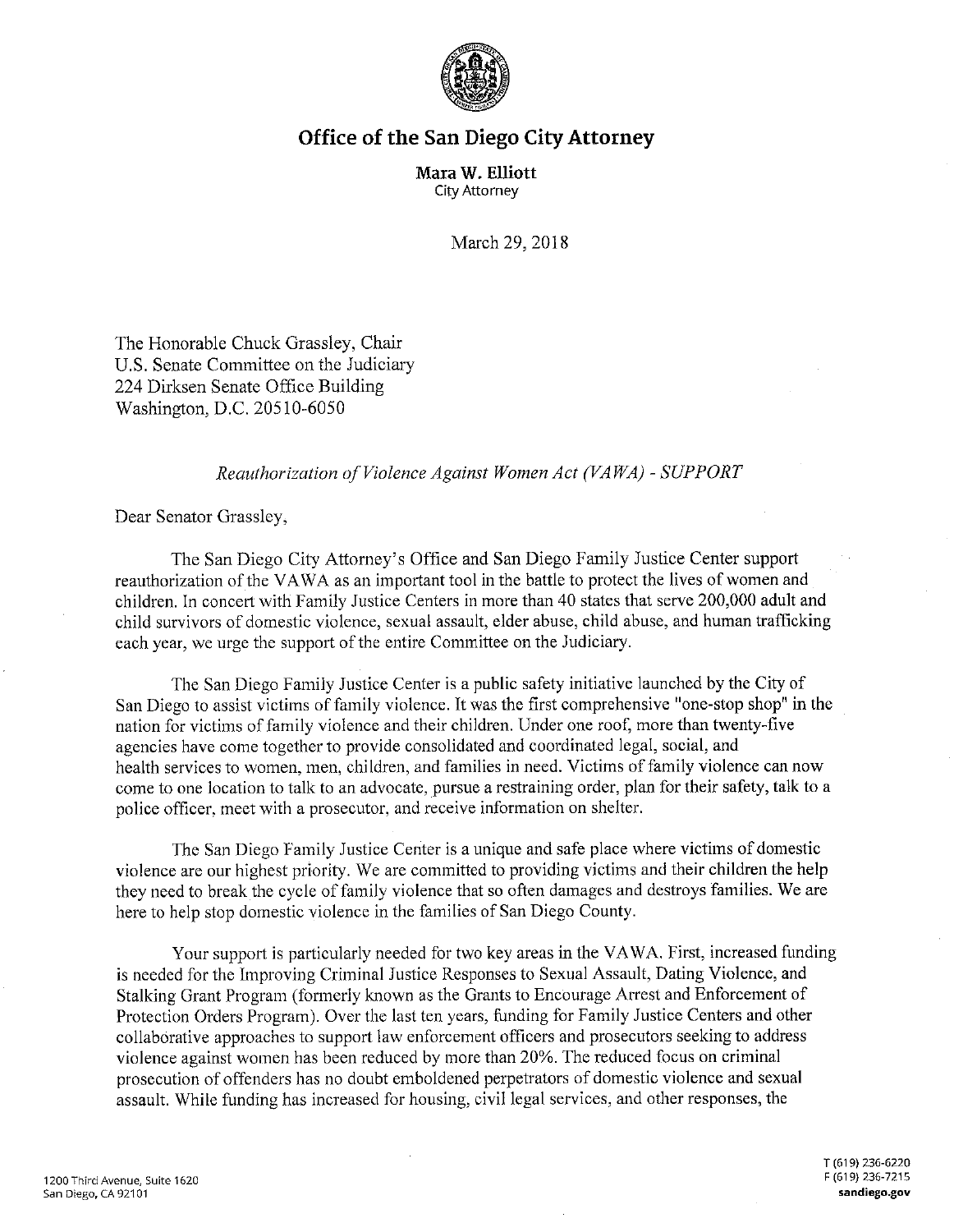reduced funding for the criminal justice system's response and incentives to increase collaboration between advocates and law enforcement professionals has had a major negative effect. The #metoo campaign has made very clear that we must, once again, focus on civil and criminal consequences for perpetrators of violence and abuse.

Family Justice/Multi-Agency Centers have strong evidence to support their ability to increase victim safety and offender accountability. We have published research consistently in recent years demonstrating better outcomes for survivors and their children when police officers, prosecutors, advocates, medical professionals, and others co-locate under one roof. Family Justice Centers also increase offender accountability. Your support for adding Family Justice Centers to VAWA in 2005 played a powerful role in helping to launch a movement, but if we are going to continue to expand these trauma-informed, hope-centered approaches, Congress must prioritize these innovative approaches.

An increase in Title I VAWA funds will support Family Justice Centers and other types of collaborative team approaches to addressing the short-term crisis intervention challenges with violence against women as well as in creating community for survivors long after the crisis.

Second, I ask your support for funding for clinical forensic exams for domestic violence victims in VA WA 2018, with particular focus on funding for women who have been strangled by men in sexual assault and intimate partner violence cases. We have funding streams for sexual assault exams in this country but no funding stream for domestic violence victims, particularly those who survive near-fatal strangulation assaults.

Men who strangle women are the most dangerous men in the country. We use gender identifiers here intentionally. The vast majority of offenders (99%) are men. If a woman is strangled one time by her partner, she is 750% more likely to later be killed by that same partner. The hashtag (#lastwarningshot) reminds everyone that so called "choking" of an intimate partner is usually the last warning before a rage-filled man kills his partner. When he kills her, he is most likely to shoot her, but the strangulation assault was the "last warning shot." And too often it is not treated seriously by police officers, prosecutors, or judges.

Men who strangle women, are not just killing women. They are causing traumatic brain injury and many other long-term problems. Most victims initially survive such assaults by their partners. The predators, however, are causing brain damage and long-term health consequences in thousands of women without any significant consequence for their behavior. Brain damage or other major internal injuries can begin to occur seconds into a strangulation assault. This is not an isolated crime. Research has found rates of strangulation from 60-80% in Family Justice Centers (e.g., New Orleans FJC, San Diego FJC, Milwaukee Family Peace Center, and One Safe Place of Tarrant County, Texas)

Men who strangle women in domestic violence situations are also the cop killers of America. In 2017, 33 out of 44 officers killed in the line of duty in the U.S. were killed by men with a history of domestic violence in the public record- many of them with a strangulation assault history against women before they killed a police officer. Men who strangle women are also the mass murderers of the United States. Devon Patrick Kelley in Sutherland Springs, Texas - the mass murderer in the largest killing in a church in modem American history - was a domestic violence strangler before he